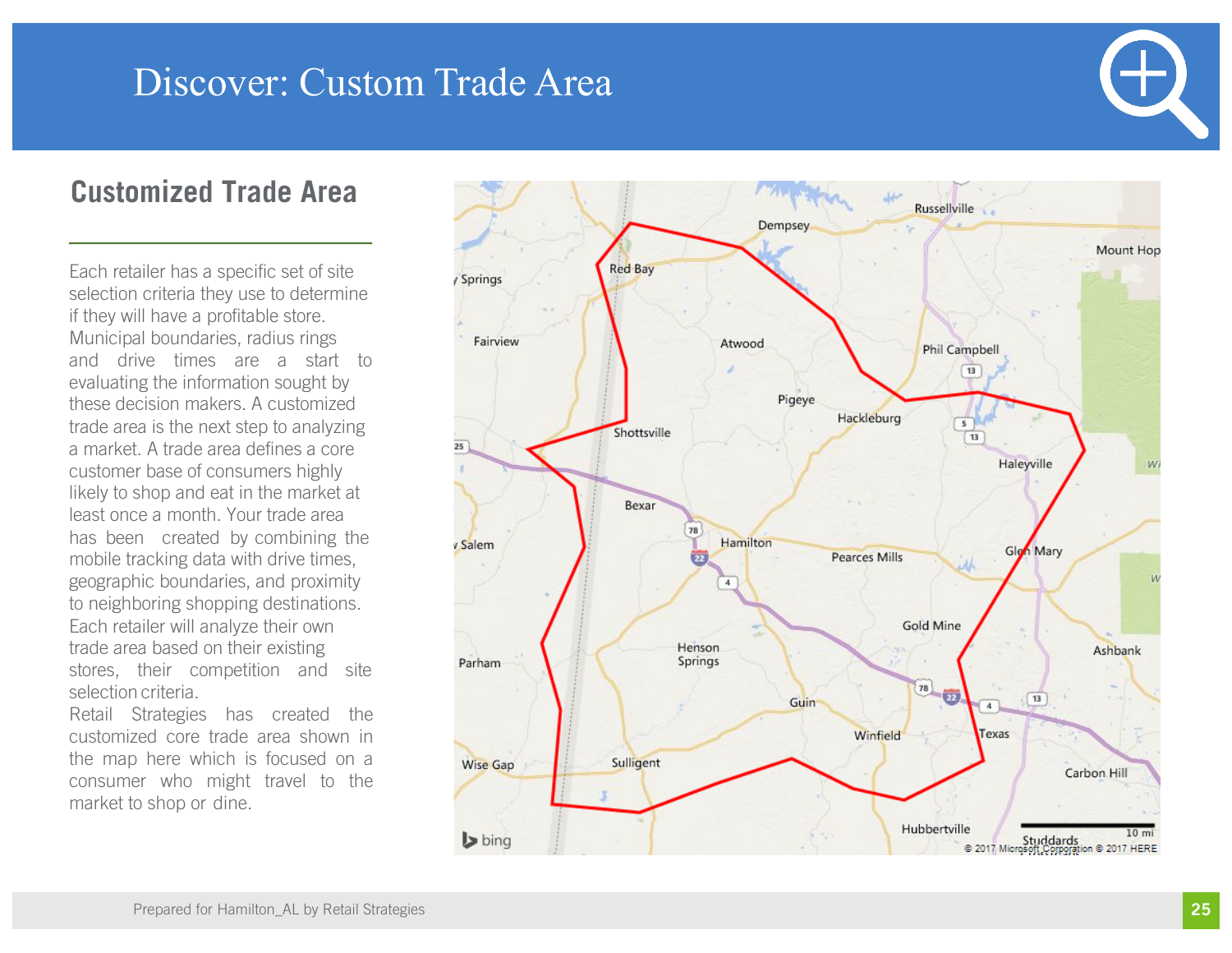

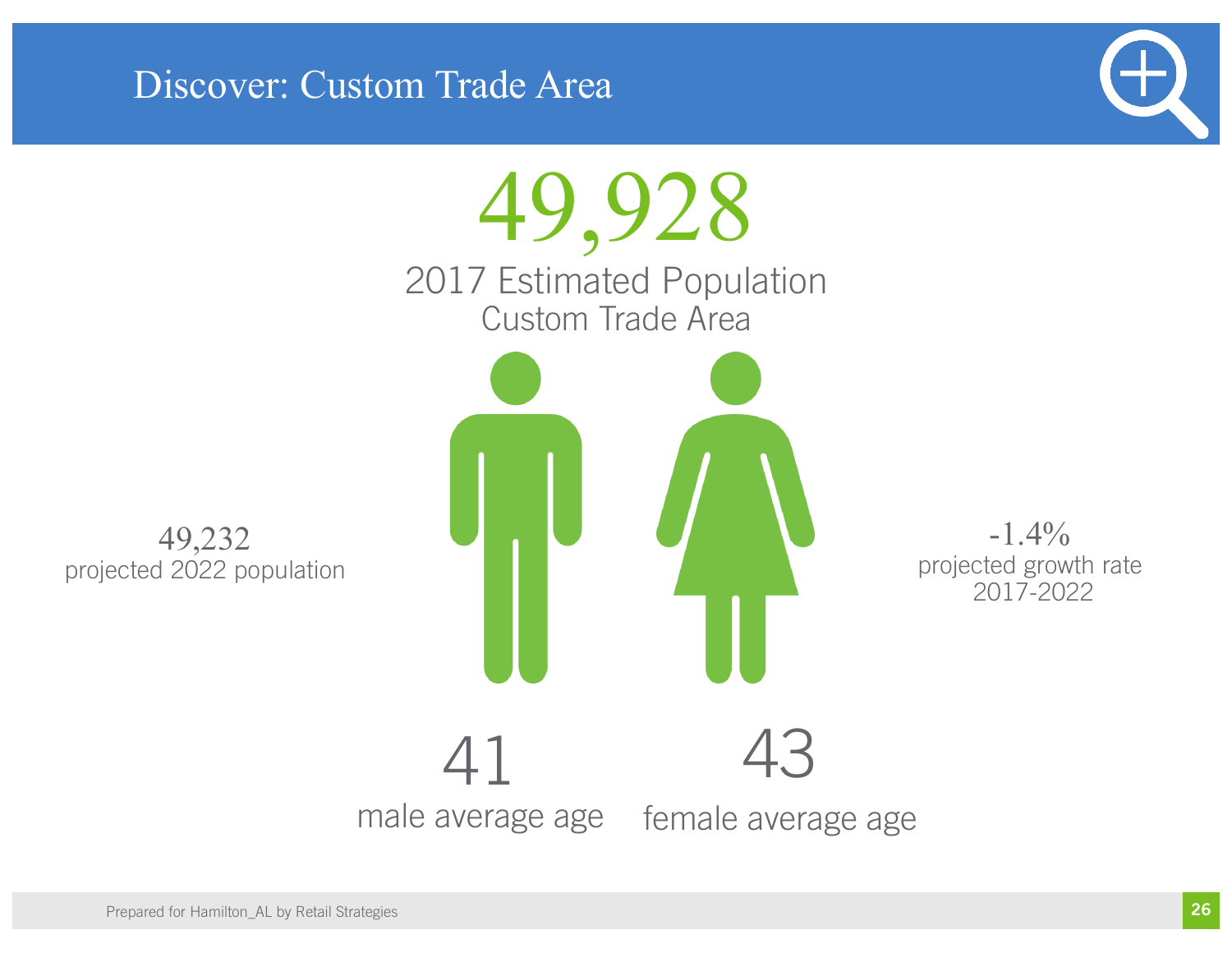

### CURRENT YEAR ESTIMATED POPULATION BY RACE

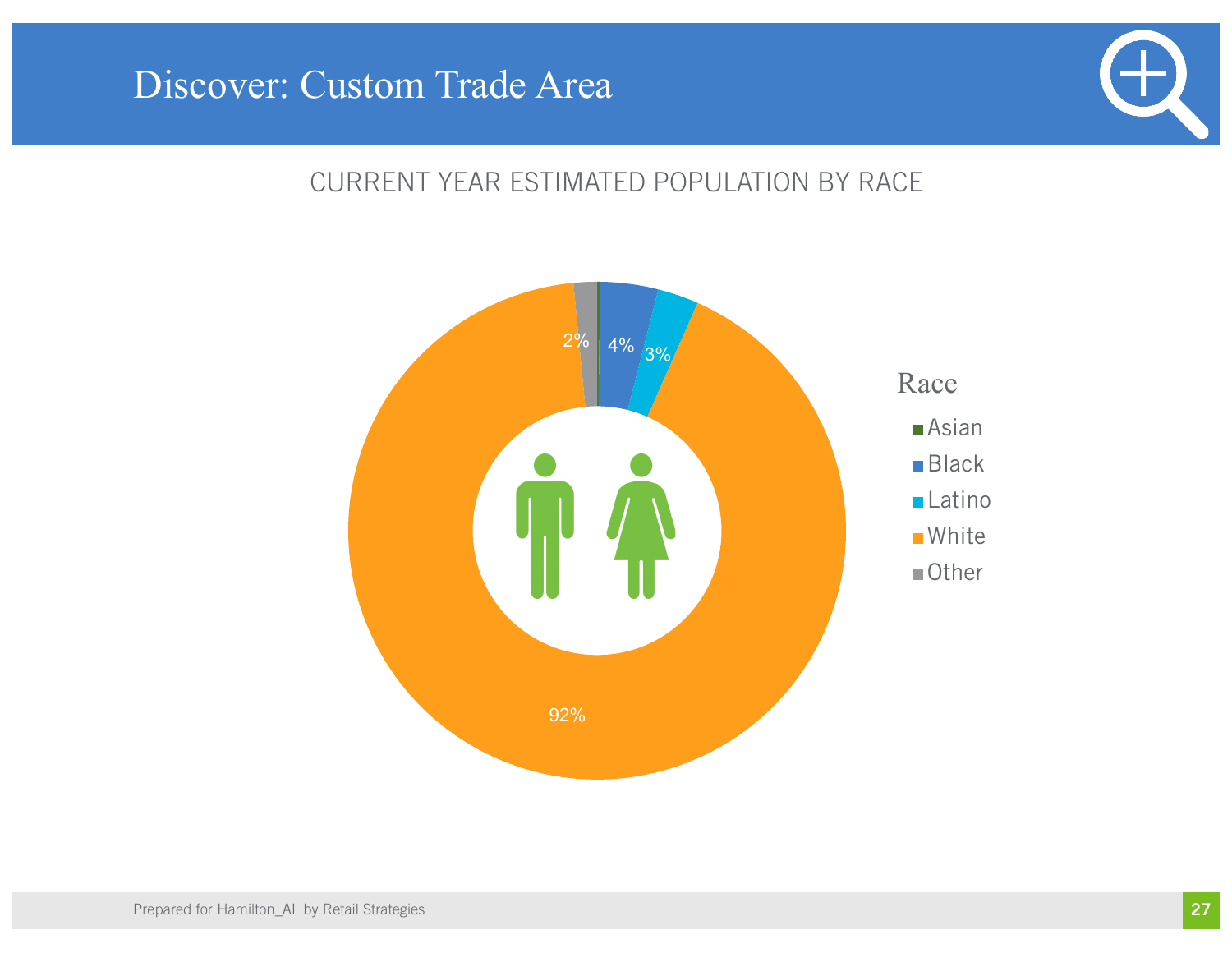

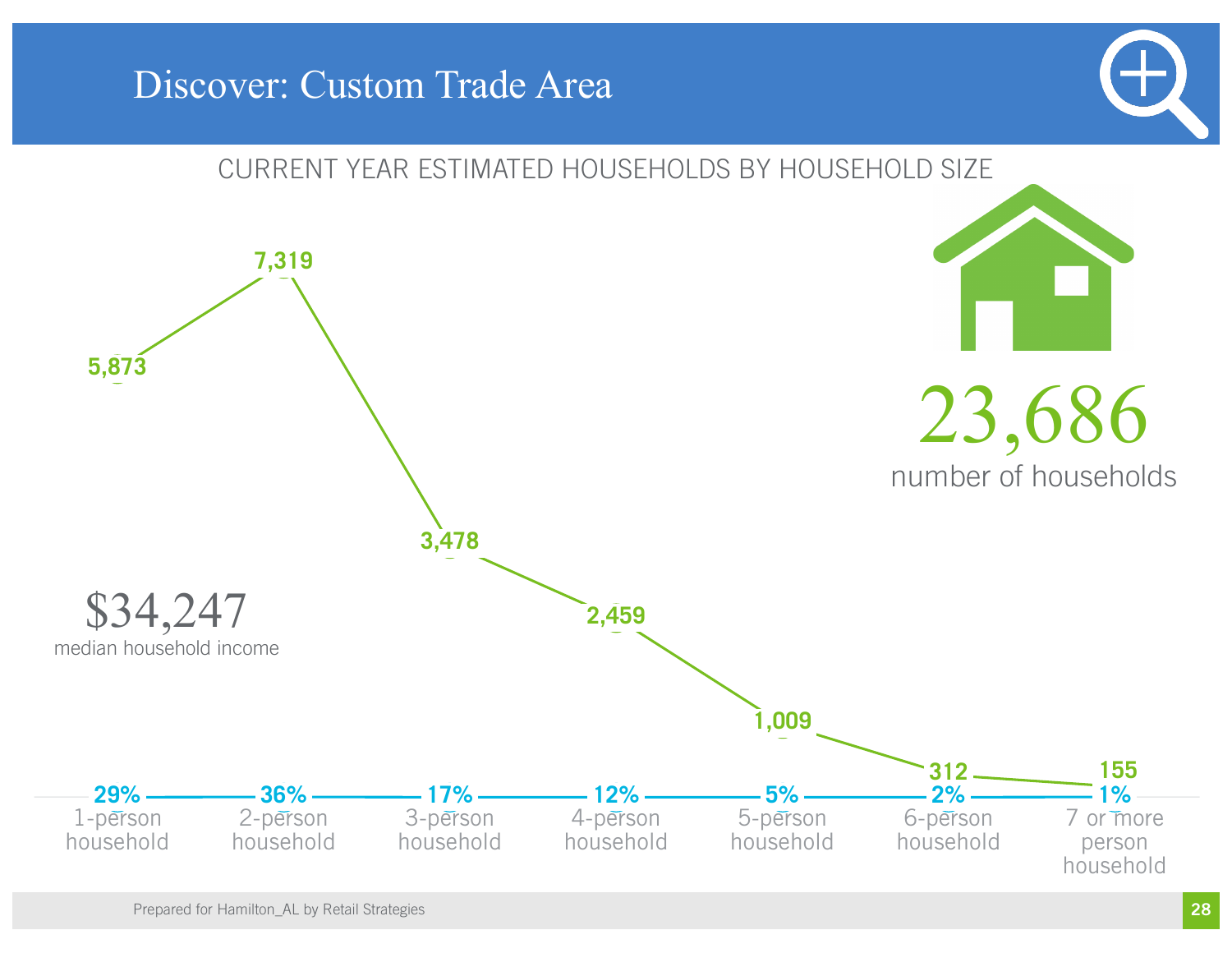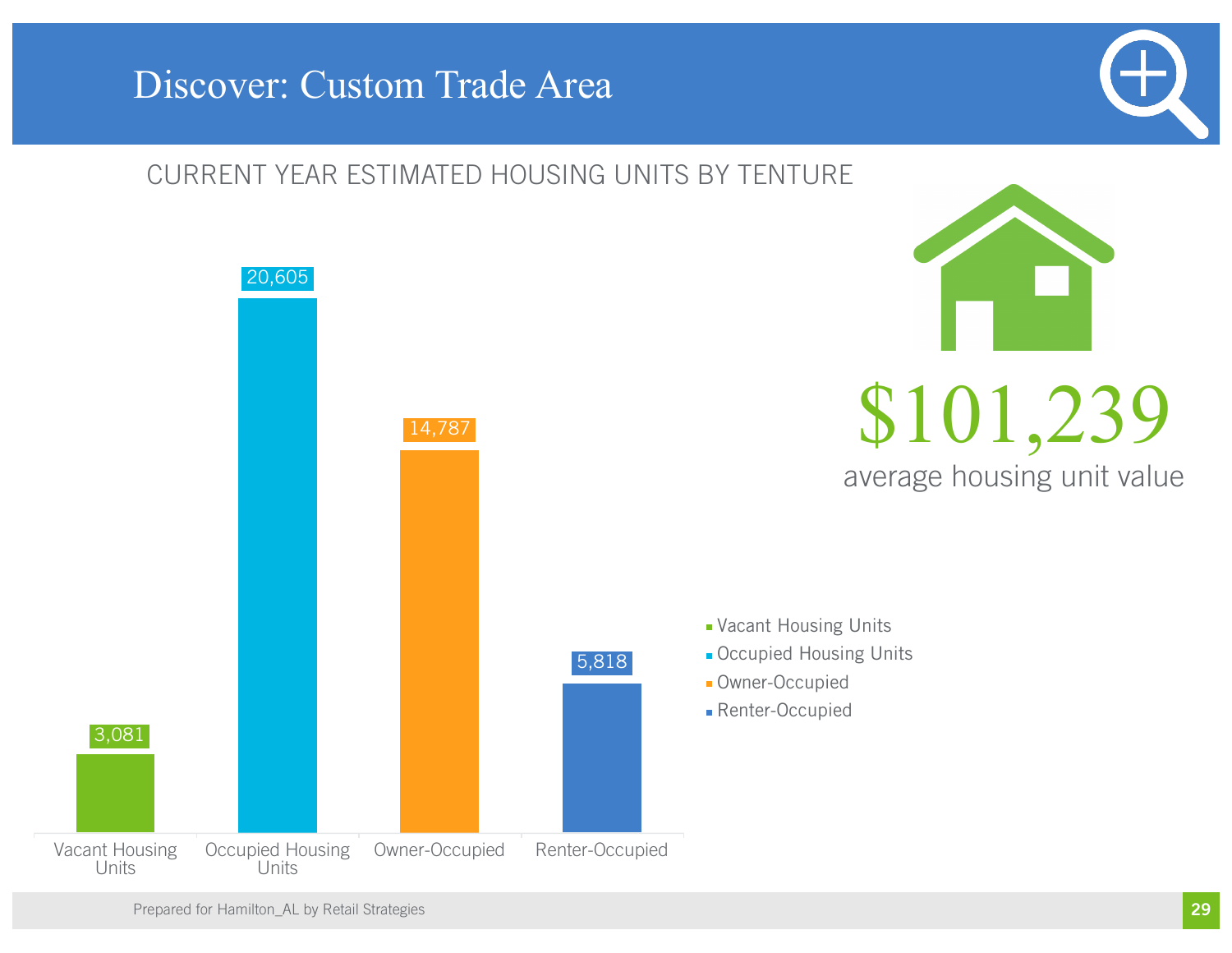1 Person Households Family Households Married-couple family With own children under 18 years No own children under 18 years Male Householder: no wife present: With own children under 18 years No own children under 18 years Female Householder: no husband present: With own children under 18 years No own children under 18 years Nonfamily Households

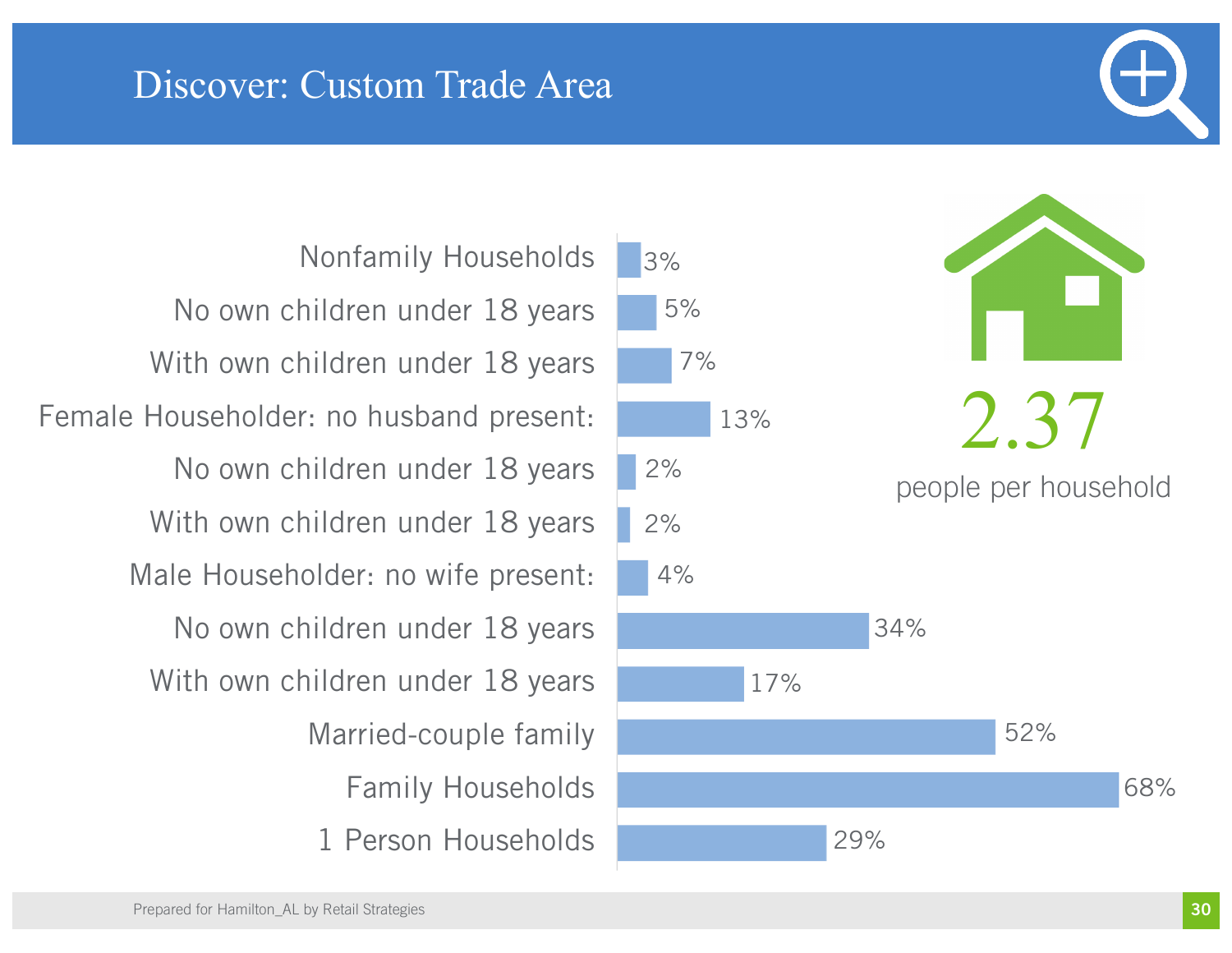

### DAYTIME POPULATION

- ■Children at home Retired/Disable persons Homemakers Work at Home
	-

- 
- Employed Unemployed Student Populations

# 49,965 daytime population

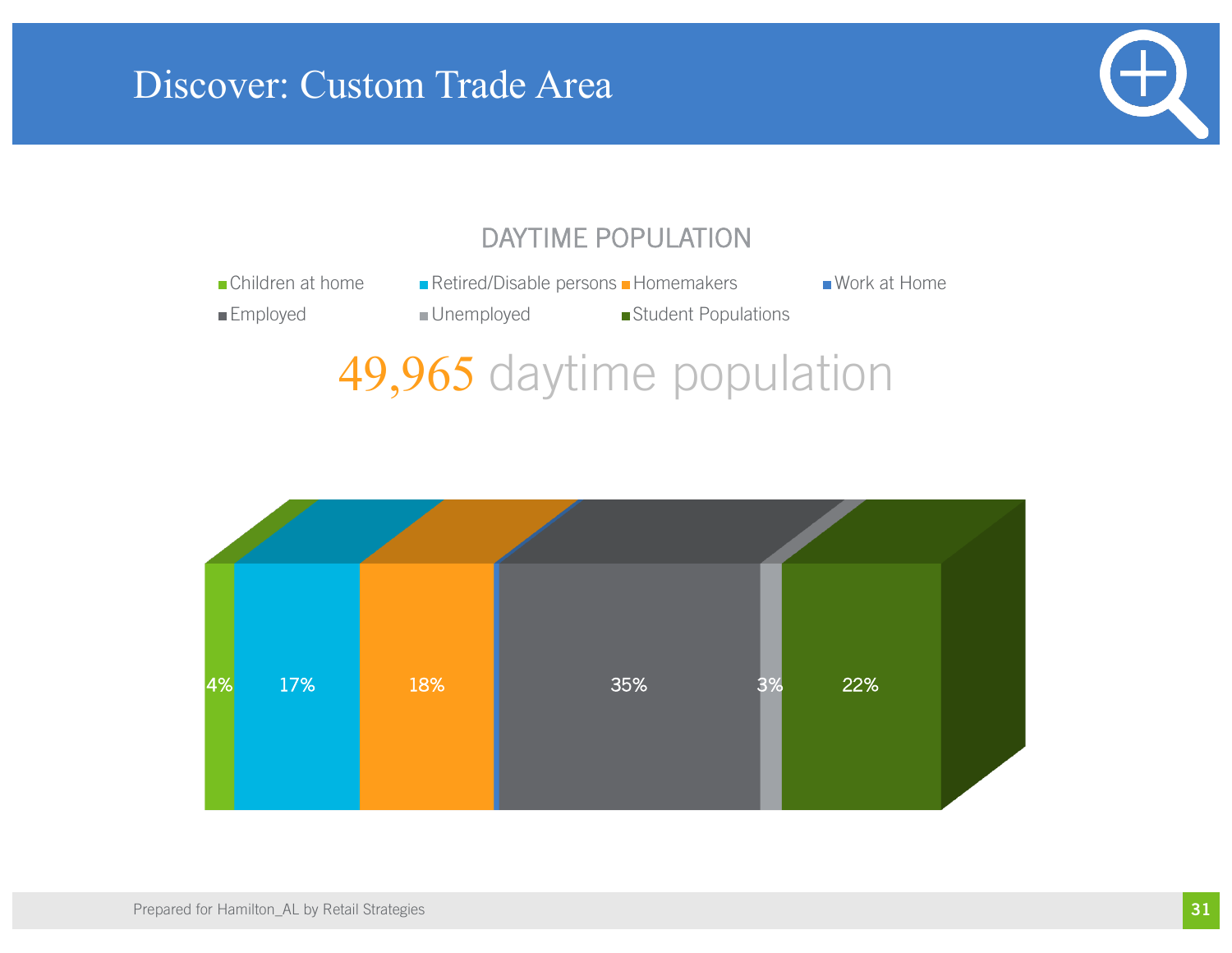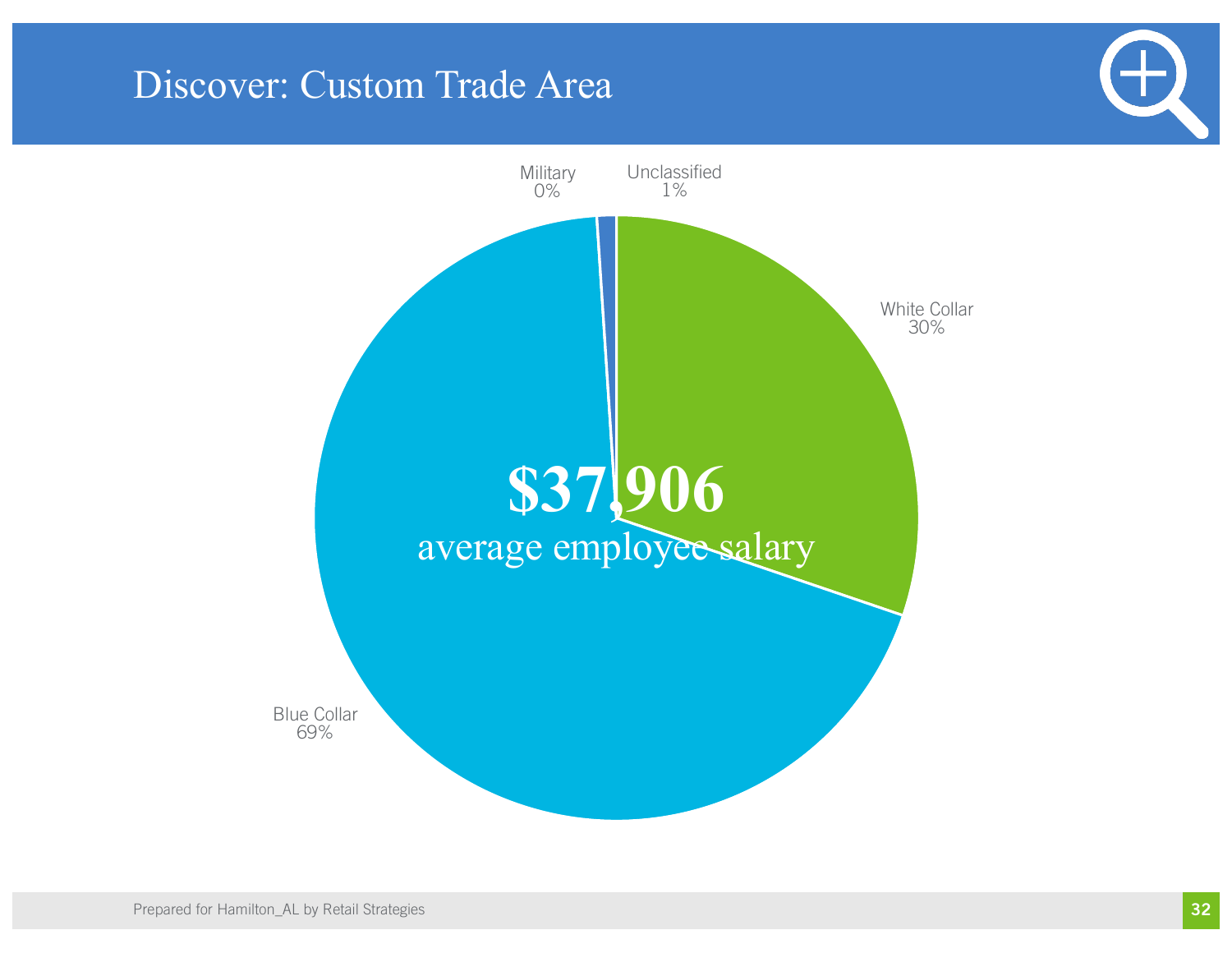